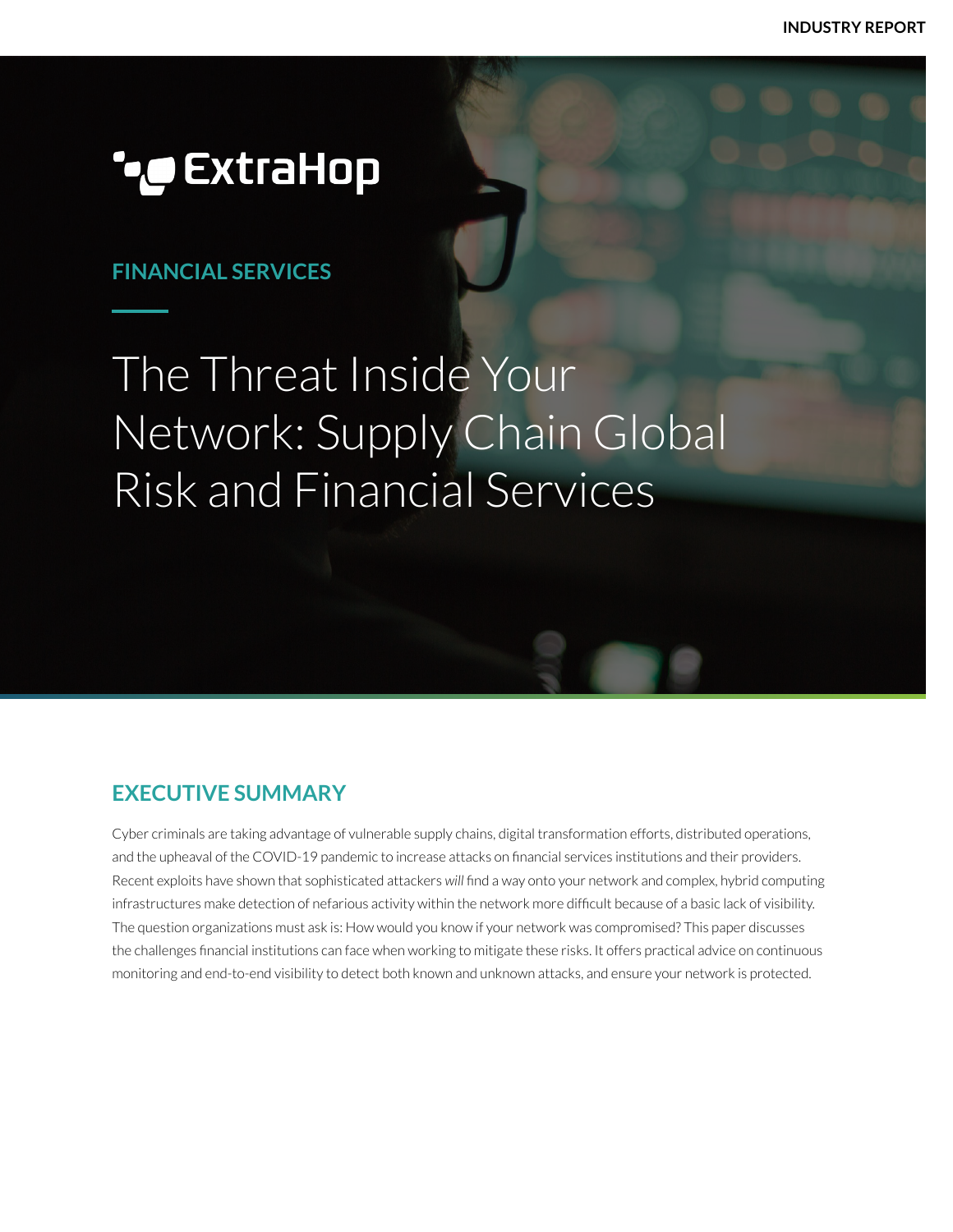## **TABLE OF CONTENTS**

#### **Introduction 3**

**The Challenges: Cybersecurity, Covid, & Digital Transformation 4**

Digital Transformation & Distributed Environments **4**

Evolving From DevOps to DevSecOps **4**

#### **Concerns for Financial Services Security 5**

Responding to Attacks **5**

Threat Landscape: Supply Chain **5-6**

Third Party Vendors Equate to High Risk **7**

Vulnerable Protocols Still Present in Environments: NotPetya & WannaCry **8**

Visibility & Detection: If Your Network Was Compromised How Would You Know? **9**

Encryption **9**

Internet of Things **10**

#### **Taking the Advantage Away from Attackers 10**

Stopping Threats Inside the Network **11**

Better Together: NDR + EDR + SIEM **11**

NDR Solution: What To Look For **12**

**ExtraHop Reveal(x) 13**

**Conclusion 13**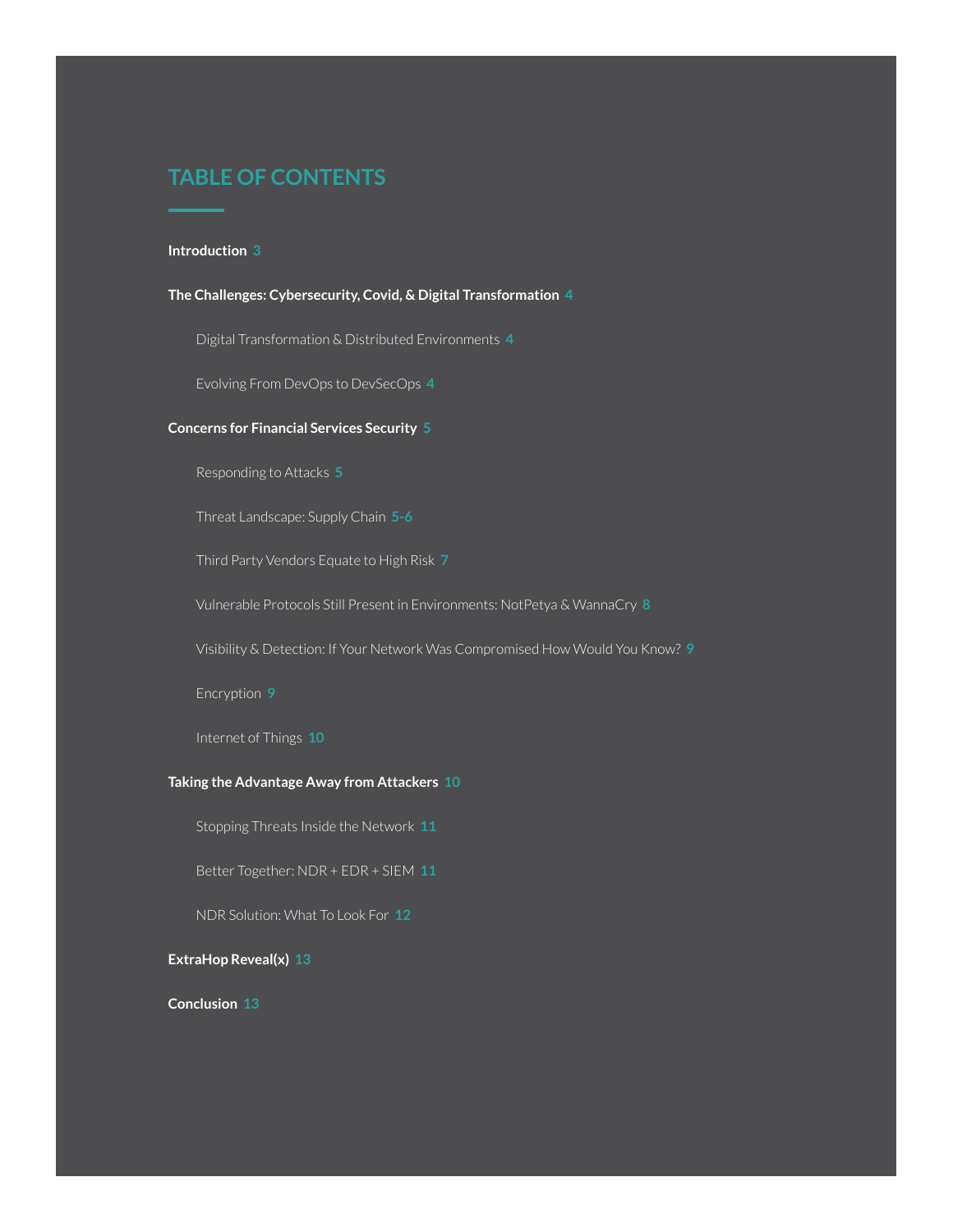## **INTRODUCTION**

The financial services industry and its sectors are a foundational element of a well-functioning society. Those tasked with protecting this important industry, including its intellectual property, customer data and privacy, have an important (and difficult) job. The challenges in 2020 brought about by the pandemic, including work-from-home and other operational challenges, have led to an increase in both attempted and successful cyberattacks.

As a storehouse of confidential information with direct access to monetary funds, the financial service industry ranks near the top of the most often attacked industries-[reported](https://www.ibm.com/security/digital-assets/cost-data-breach-report/#/) to be \$5.85 million per breach. In Accenture and Ponemon Institute's [The Cost of](https://www.accenture.com/us-en/insights/financial-services/cost-cybercrime-study-financial-services)  [Cybercrime](https://www.accenture.com/us-en/insights/financial-services/cost-cybercrime-study-financial-services) report, they state that banking itself suffers the highest cyberattack cost, reaching \$18.37 million annually per company.

Given that, it's no surprise that most firms (92%) increased their investment in cybersecurity. According to Deloitte in "[Pursuing Cybersecurity Maturity at](https://www2.deloitte.com/content/dam/Deloitte/ec/Documents/financial-services/DI_Pursuing-cybersecurity-maturity-at-financial-institutions.pdf) 

[Financial Institutions](https://www2.deloitte.com/content/dam/Deloitte/ec/Documents/financial-services/DI_Pursuing-cybersecurity-maturity-at-financial-institutions.pdf)," these businesses spend, on average, 10% of their IT budget on cybersecurity. In comparison, retail and wholesale services spend roughly [6.1%](https://www.computereconomics.com/article.cfm?id=2626) of IT budgets on security. Despite this high level of investment, [65% of large financial services firms](https://securitybrief.co.nz/story/92-of-financial-services-firms-increased-cybersecurity-investment-this-year) reported suffering a security incident in 2020.

Despite the increased investment, attackers continue to breach networks. Cyber criminals are taking advantage of an industry that is busily reconfiguring vulnerable supply chains as it works towards offering more digital experiences. According to the **[2020 Verizon DBIR](https://enterprise.verizon.com/resources/reports/dbir/)**, 64% of the attacks in this sector are perpetrated by external actors who exfiltrate and monetize stolen data, while 35% are credited to insider attacks and errors—(18% and 9%, respectively).

It is clear that even as financial institutions continue to transform their digital landscapes, security and risk teams must move beyond compliance check boxes, learning to assess how they can use these network changes to their advantage.



#### Average cybersecurity spending range at financial institutions (overall sample)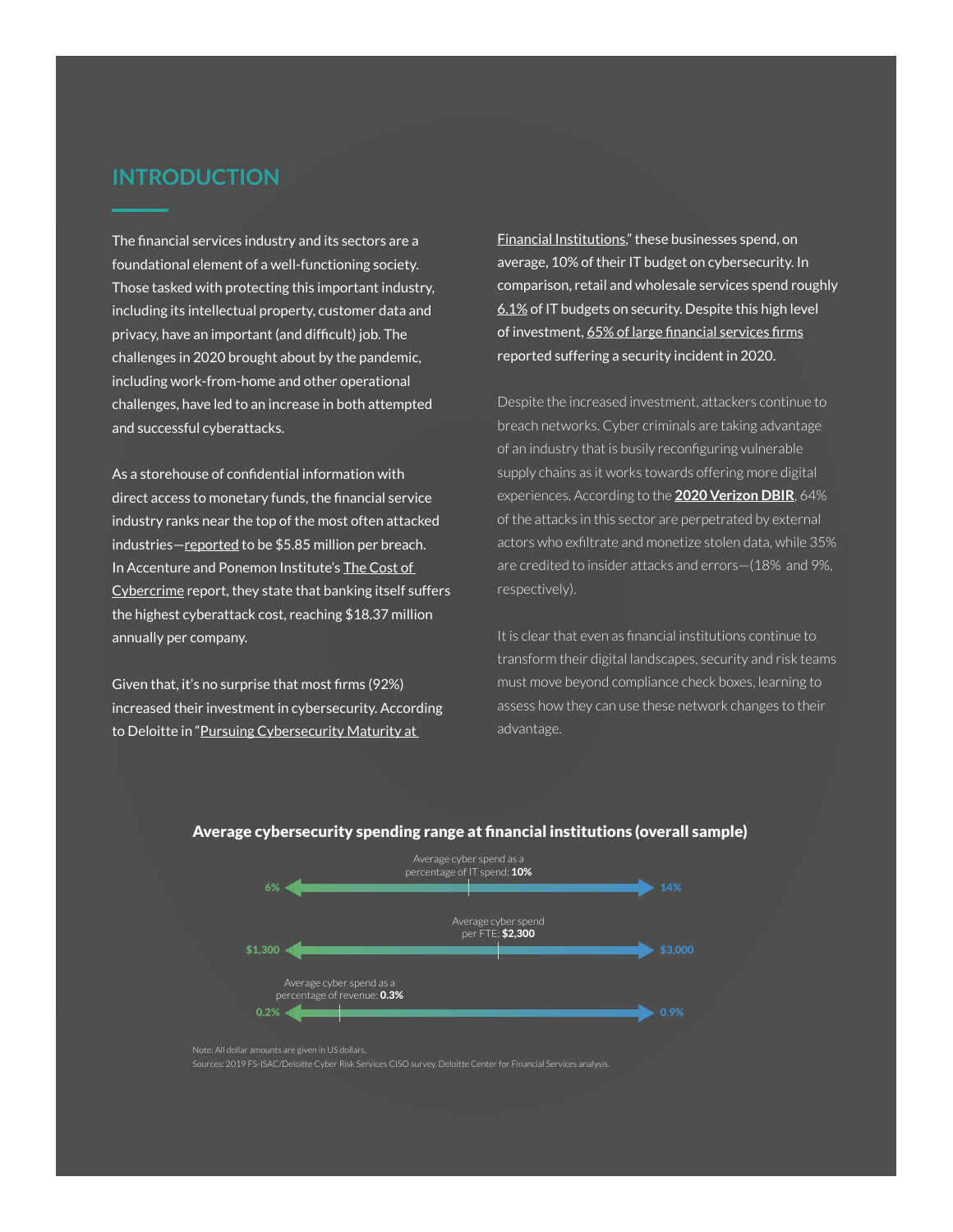## **THE CHALLENGES: CYBERSECURITY, COVID, & DIGITAL TRANSFORMATION**

The COVID-19 pandemic and associated economic disruption resulted in a year of sudden and tremendous change that forced everyone to adjust their priorities. [CIOs](https://www.gartner.com/en/documents/3992906/2021-cio-agenda-a-banking-perspective) in 88% of financial services organizations reported an increase in business staff working from home.

The shift to "this work-from-anywhere" environment further exacerbated already complex network and cloud visibility challenges. As IT teams struggled to understand what devices employees were using and what network services they were accessing, ensuring proper VPN access became both a performance and security issue—and an immediately critical issue at that.

It also led financial service companies to reimagine their strategy and technology choices for the future.

#### **Digital Transformation & Distributed Environments**

Digital transformation offers the promise of increased agility to respond to market changes and deliver better digital experiences. On top of already in-progress transformations, pandemicinduced remote work prompted a seismic shift in the use of digital services by financial services' customers. This, in turn, required that some banks and other financial enterprises revise policies to accommodate new ways of accessing services, like changing virtual transaction limits and enabling electronic signatures. With regards to digitizing processes and growing revenues, [Gartner](https://www.gartner.com/en/documents/3992906/2021-cio-agenda-a-banking-perspective) cites banking as the most advanced industry:

Though the pandemic further highlighted the need for digitization, it turns out that financial institutions have been moving this way for years. Policy changes, new digital productivity tools (like video conferencing), and the increasing number of endpoints that need to be secured all make financial services networks more complex and ultimately more vulnerable. And now, more than ever, it has converged in hybrid and distributed environments. Data and services span across data centers, colocation centers, and public and private cloud providers, each requiring secure access to personal, financial, and corporate data from a variety of locations—and all taxing traditional security approaches.

#### **Evolving From DevOps to DevSecOps**

As containerization and serverless computing adoption increases and applications are spun up or moved to the cloud, risk rises. DevOps teams gain portability and flexibility—and with minimal effort compared to past methods—but this is not always done with a securityfirst mindset. If new applications are being added and removed quickly, are these fledgling resources being monitored and secured?

And while the CI/CD tool chain has enabled teams to automate much of the application development process, delivering cloud-native apps with record speed, these serverless computing options come with a cost. The very speed and automation that make these processes attractive also leave them more vulnerable. Leaving application security as a final step or as an afterthought results in weak security that can make the DevOps pipeline itself an attractive target to attackers.

## $66$

The pace at which these new players are developing is forcing traditional banks to adopt more agile approaches to managing their own IT infrastructure.

## Web applications were involved in 43% of breaches

*[Source: [Verizon 2020 Data Breach](https://enterprise.verizon.com/resources/reports/dbir/)  [Investigations Report\]](https://enterprise.verizon.com/resources/reports/dbir/)*

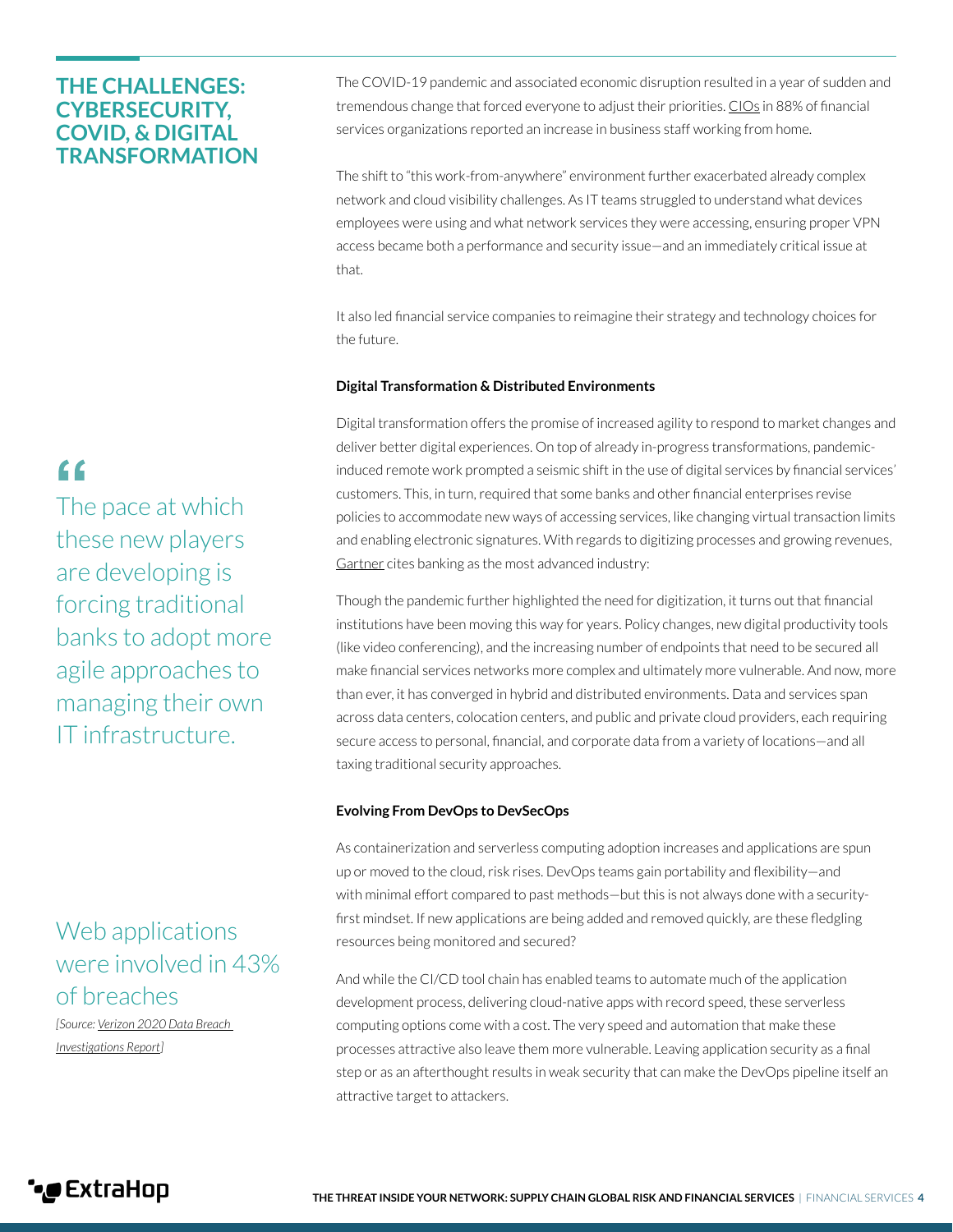## **CONCERNS FOR FINANCIAL SERVICES SECURITY**

Advanced attacks are bold and persistent, using increasingly sophisticated, well-resourced attacks to identify and compromise high-value targets. Attackers recognize the opportunities presented by the distributed nature of modern architectures, including supply chain relationships and Internet of Things (IoT) vulnerabilities. They continue to find new ways to get on the inside, while still also employing traditional attacks (e.g., phishing and email compromise,) to deploy malware, ransomware, and DDoS attacks.

37% of breaches stole or used stolen credentials 27% of malware incidents were ransomware

[Source: [Verizon 2020 Data Breach Investigations Report](https://enterprise.verizon.com/resources/reports/dbir/2020/summary-of-findings/)]

## **Responding to Attacks**

The security level for any given enterprise depends on how well they are equipped to respond to vulnerabilities and attacks both at the edge of, and inside, the network. Smaller organizations, (such as regional banks and smaller credit unions), tend to have a lower level of cybersecurity investment and management. This lack of resources places them at higher risk and for attackers; organizations in this position are low-hanging fruit.

Conversely, larger financial organizations, such as insurance companies and multinational banks, are more likely to have greater funding and larger IT and security teams to focus on security and attract experienced talent. This focus often makes such organizations betterdefend against attacks. Yet, even as more resources for defenses can mean a greater challenge for attackers, the rewards are also higher: larger organizations means more data, more resources, and more revenue.

## **Threat Landscape: Supply Chain**

The complexity of the software [supply](https://www.extrahop.com/company/blog/2021/supply-chain-attacks-and-sunburst/) chain increases risk for any organization, and supply [chain attacks are stealthy and destructive](https://www.extrahop.com/company/blog/2021/supply-chain-attacks-and-sunburst/). Third-party connections create a potential vulnerability that is difficult, if not impossible, to detect until it's too late. For attackers, going after an element of the supply chain is an unobtrusive way to infiltrate organizations, either for financial gain or to simply disrupt operations.

As financial services organizations work with third-party providers to meet specific strategic and operational goals, they must also pay attention to the potential risk. Given the volume and sensitive nature of data managed by financial institutions (not to mention strict privacy regulations and standards, such as [GLBA,](https://www.ftc.gov/tips-advice/business-center/privacy-and-security/gramm-leach-bliley-act) [CCPA](https://www.wnj.com/Publications/Financial-Institutions-and-the-CCPA#:~:text=While%20a%20financial%20institution%20itself,GLBA)%20or%20its%20implementing%20regulations), [GDPR](https://www2.deloitte.com/mt/en/pages/risk/articles/mt-gdpr-fsi.html) and [PCI](https://pcipolicyportal.com/white-papers/pci-dss-compliance-requirements-financial-institutions/), financial service organizations must be extra cautions and vigilant when it comes to security.

## **Actor motives: financial and insurance industries**



*[Source: [Verizon 2020 Data Breach](https://enterprise.verizon.com/resources/reports/dbir/2020/summary-of-findings/)  [Investigations Report\]](https://enterprise.verizon.com/resources/reports/dbir/2020/summary-of-findings/)*

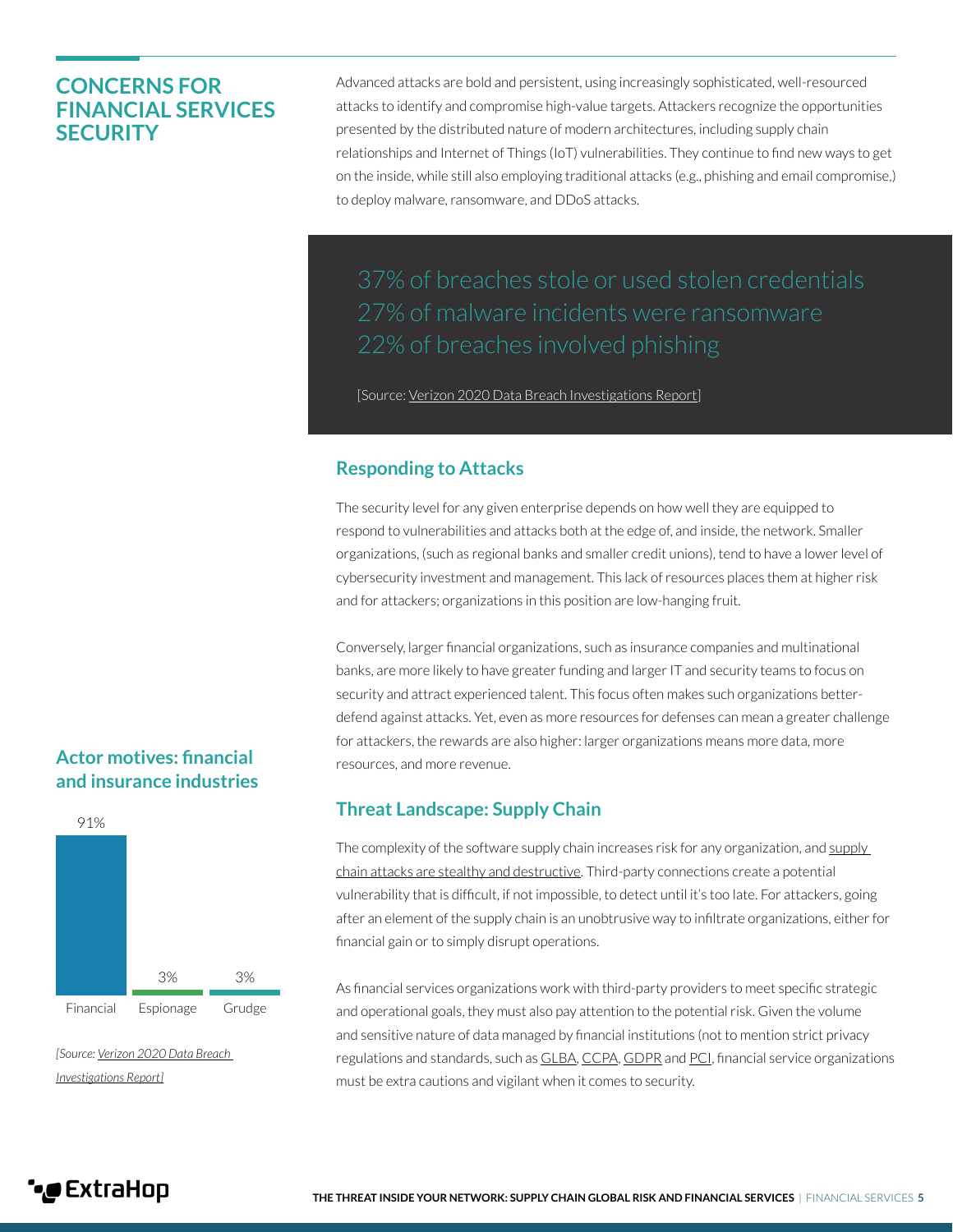Managing risks in the supply chain requires internal controls and transparency, and due diligence over the security policies and procedures of third-party vendors. But oftentimes, that isn't enough. [Phoning home](https://www.extrahop.com/resources/papers/eh-security-advisory-calling-home/), a process of exfiltrating data, happens with third-party vendors, often without the knowledge or permission of data owners. Add to this unpatched software and vulnerable code leaving millions of devices open to attack (as in the case of [Ripple20](https://www.extrahop.com/resources/papers/ripple20-security-advisory/), we see that there are many ways for motivated hackers to find their way inside and those doors, quite often, have little to do with your organization.

#### **Common elements in many successful supply chain attacks:**

- Meticulous preparation and surveillance
- "Legitimate" entry with stolen credentials
- Remote command and control
- Stealthy movement
- Post-execution coverup and removal of digital footprints

*[Source: [SUNBURST, Why Supply Chain Attacks are So Disruptive,](https://www.extrahop.com/company/blog/2021/supply-chain-attacks-and-sunburst/) ExtraHop]*

Typical suppliers in the financial services supply chain include clearance and settlement suppliers, payment handling, information technology providers, servers and data centers to store and process data, customer call centers, facilities management, marketing and advertising, and other services and departments. For branch operations and ATMs, the supply chain also includes the physical equipment that processes and distributes currency to customers. In short, there are many opportunities for compromise across the software supply chain.

In the US, there are regulations in place that recognize the vulnerabilities that expose financial institutions to third parties . The Frank-Dodd Act, for example, created the Consumer Finance Protection Bureau (CFPB) that requires financial services companies to ensure their suppliers comply with all CFPB regulations. The firms themselves can be held accountable for violations within their supply chain, giving them even more incentive to conduct cybersecurity due diligence.

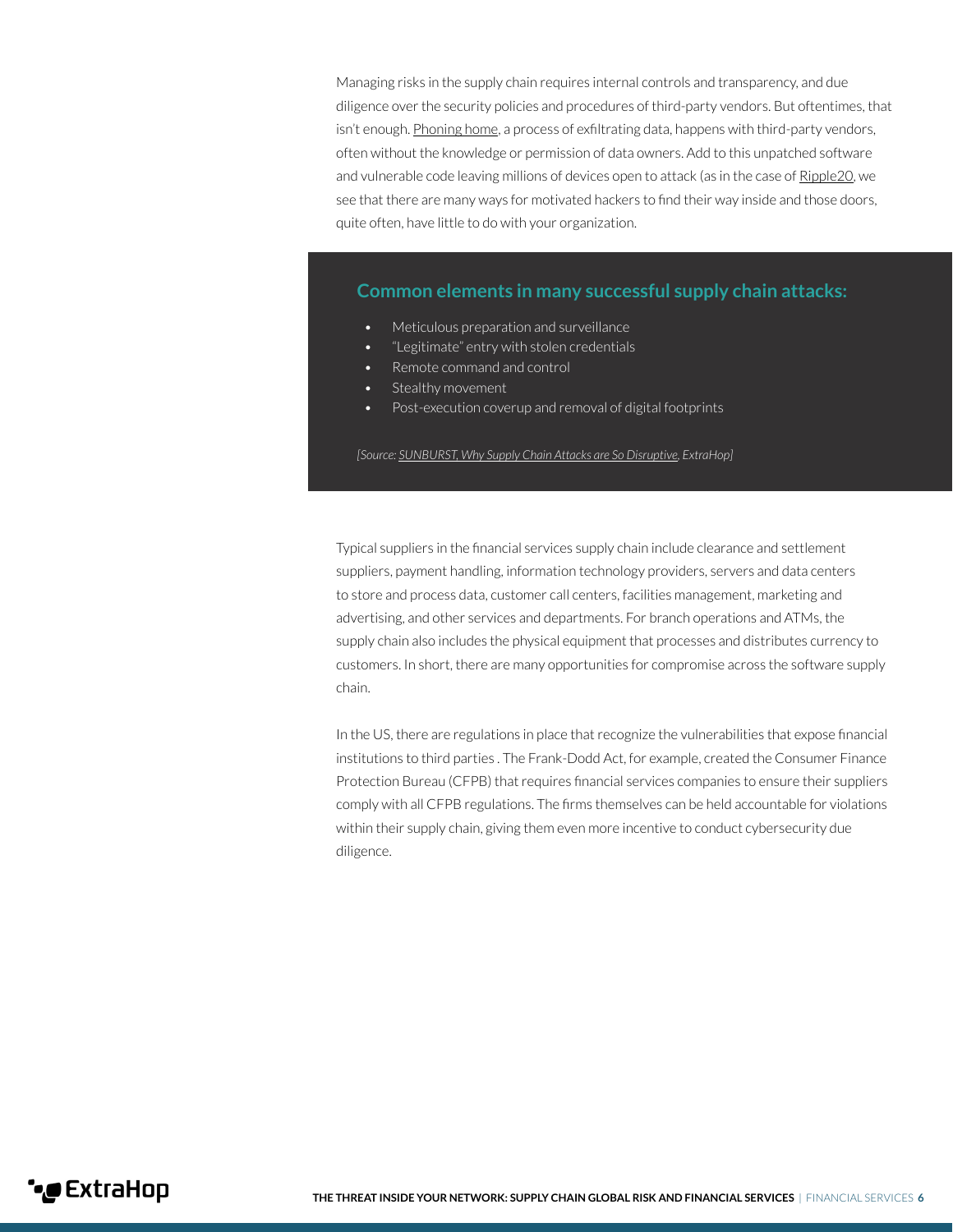## **Major third-party spending categories for financial services:**

Information technology

- Computers, printers, and scanners (office equipment)
- Mobile banking software and related services
- Servers and networks for data storage

Employment and professional services

- Consulting and training
- Call centers
- Cleaning services
- Temporary staffing
- Security

Energy

Transport and travel

Facilities and real estate

Marketing and advertising

• Branded products, such as promotional items

Paper, postage, and office supplies

*[Source: [Supply Chain Sustainability in the Financial Sector, BSR](https://www.bsr.org/reports/BSR_Financial_Sector_Supply_Chain_Sustainability_2015.pdf)]*

#### **Third Party Vendors Equate to High Risk**

In today's distributed computing environments, we need a greater understanding of what is connected to the network. With so many third-party connections on hybrid networks, the number of unmanaged devices and IoT's as well as all of the different services that are communicating on our networks, the increased visibility and potential pivot points are rapidly increasing.

The <u>Heartland Payments</u> breach was an early example of the security risk from third-party providers. These attackers were playing the long game—they spent more than six months inside the network, bypassing defenses and using sniffer software to capture credit card payment data as it traveled across the network. The breach was only discovered when two major customers, Visa and Mastercard, notified Heartland of suspicious credit card processing activity. By that time, more than 100,000 credit card and debit accounts had been compromised.

In the case of the recent SUNBURST attack, the attack was built into the software's update, allowing SolarWinds to bypass all perimeter controls and sit in a very privileged position within the network. To identify breaches like these, security teams need insight into the east-west corridor to see any unusual activity inside the network that would indicate an attacker was trying to move laterally. And, frankly, without a perimeter breach, watching lateral movement tends to be pushed to the bottom of the list.

The breach was only discovered when two major customers, Visa and Mastercard, notified Heartland of suspicious credit card processing activity.

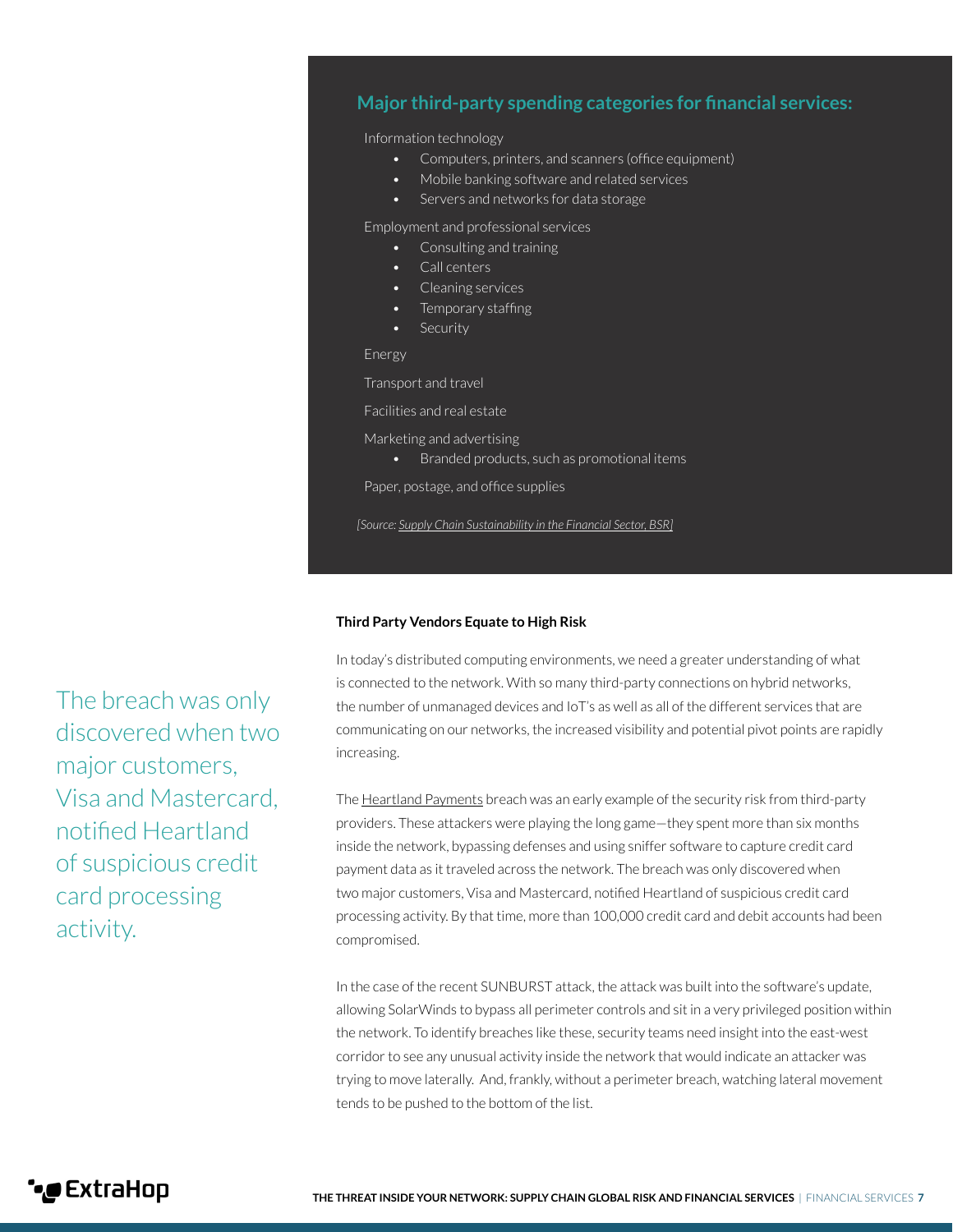[Investigations into the attack](https://assets.extrahop.com/pdfs/industry-reports/sunburst-attack-lessons-learned.pdf) highlight the network visibility problem, with examples of a few financial services organizations who discovered SolarWinds servers that they didn't know about and hadn't secured. By exploiting third-party relationships, the attackers, believed to be state-sponsored, were able to breach the networks of government agencies, insurance companies, each of the top five US accounting firms, as well as banks. [Research by ExtraHop](https://assets.extrahop.com/pdfs/industry-reports/sunburst-attack-lessons-learned.pdf) showed that between late March and early April 2020, there was a suspicious and visible change in network behavior—[threat detections had increased by 150%](https://assets.extrahop.com/pdfs/industry-reports/sunburst-attack-lessons-learned.pdf). While a direct line cannot be drawn to the attack, this activity did align with the height of SUNBURST postcompromise activity.



NotPetya is a form of wiper malware that uses two SMBv1 exploits, EternalBlue and EternalRomance, to spread itself onto remote systems.

#### **Vulnerable Protocols Still Present in Environments: NotPetya & WannaCry**

Not all attacks are designed to steal credit card data or financial data; some are designed to disrupt. In 2017, operations at Maersk shipping, Merck Pharmaceuticals, and a FedEx subsidiary ground to a halt. It has been called the most [devastating malware in history](https://www.wired.com/story/notpetya-cyberattack-ukraine-russia-code-crashed-the-world/), costing [FedEx and Merck](https://www.wsj.com/articles/one-year-after-notpetya-companies-still-wrestle-with-financial-impacts-1530095906) almost \$1 billion to recover.

The attack used a legitimate update to accounting software called M.E.Doc, a tax preparation program the Ukrainian government required all its vendors to use, to add backdoors and then install ransomware. The ransomware, known as NotPetya, used credentials that it harvested from the system it had infected to spread to other, laterally-connected systems. Through this, it was able to [spread rapidly throughout the globe](https://www.darkreading.com/threat-intelligence/3-years-after-notpetya-many-organizations-still-in-danger-of-similar-attacks/d/d-id/1338200), disabling and destroying systems as it went. The motive appears to have been nothing more than to permanently destroy data.

 Like NotPetya, WannaCry also leveraged the EternalBlue vulnerability, which exploits issues found in older versions of Windows, specifically those that still use the SMBv1 protocol. And while protocols like SMBv1 and LLMNR are still a vulnerability and should be deprecated to ensure organizations can't be hit with WannaCry again, research shows that this is not necessarily happening.

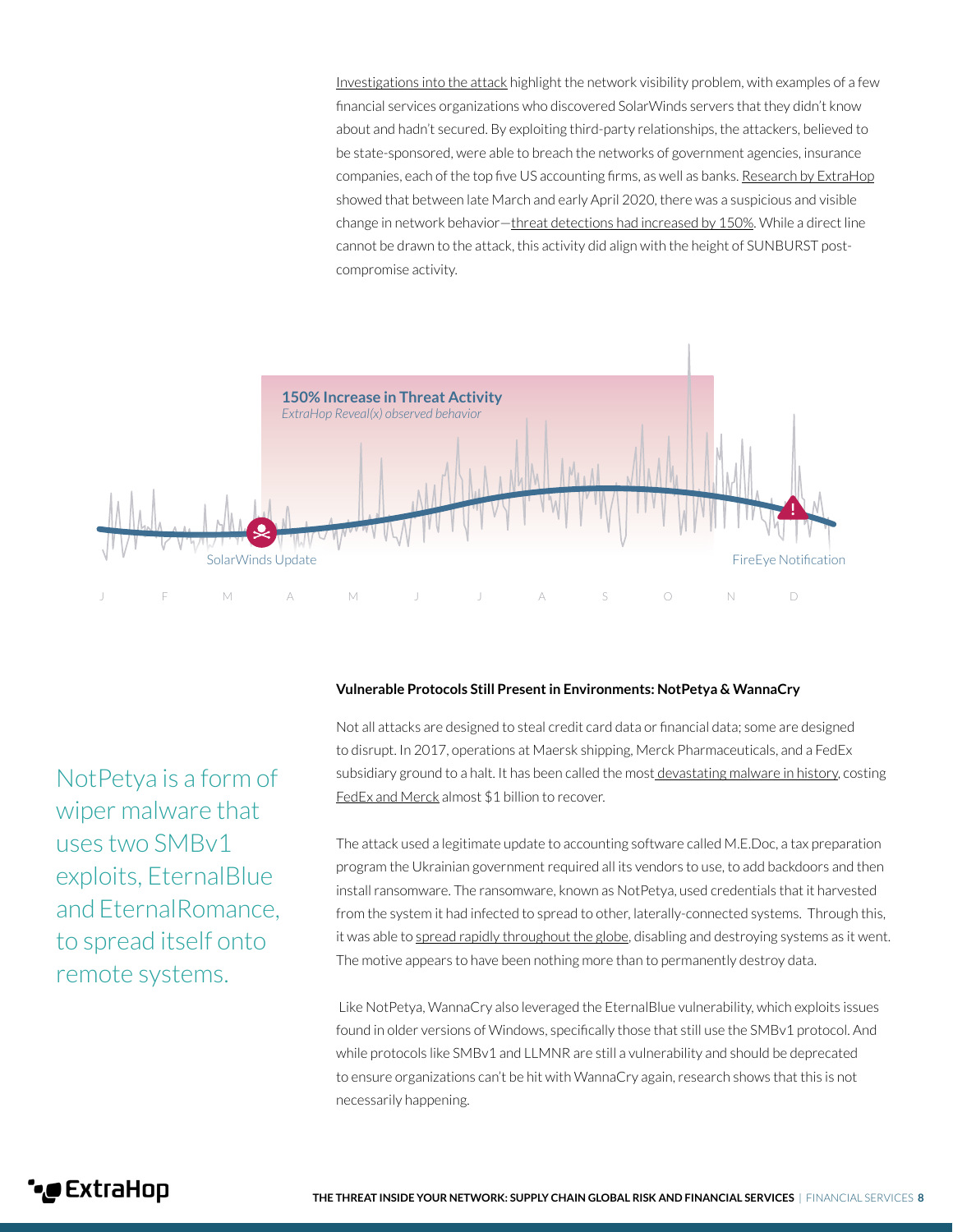A [ServiceNow](https://www.businesswire.com/news/home/20191029005304/en/ServiceNow-Research-Shows-Increase-Cybersecurity-Spending-Breaches)  [study](https://www.businesswire.com/news/home/20191029005304/en/ServiceNow-Research-Shows-Increase-Cybersecurity-Spending-Breaches) found that 60% of breaches in 2019 were tied to a security vulnerability for which a patch was already available.

74% of respondents have either begun TLS 1.3 enablement for internal connections or plan to enable it for internal traffic within the next six months

[A recent study shows that](https://www.extrahop.com/resources/papers/insecure-protocols/) 70% of enterprises still use devices that contain the SMBv1 protocol. For financial services organizations, it's critical to remove these vulnerabilities. These breaches are examples of some of the biggest supply chain attacks in recent history, representing losses of billions of dollars for financial services and other firms. If NotPetya was an anomaly, SUNBURST was a wakeup call. These attacks are here to stay and the complexity of supply chains increases security risks for any organization along the line.

## **Visibility & Detection: If Your Network Was Compromised How Would You Know?**

Complex, hybrid computing infrastructures make detection of nefarious activity within the network more difficult because of a basic lack of visibility. Add in the ever-increasing numbers of unmanaged devices, BYODs and IoTs, as well as the transition to remote work in 2020, and network security has grown even more complicated. Recent exploits have also shown us that once inside, attackers have free reign and virtually unlimited time to move laterally and undetected as they escalate privileges until they hit their desired target. Network security has become a veritable Where's Waldo of attacks: the larger the picture, the more difficult they are to find.

#### **Encryption**

With the broad adoption of TLS 1.3, visibility becomes even more challenging. [EMA Research](https://www.extrahop.com/company/blog/2019/ema-research-on-how-to-safely-implement-tls-1-3/) from 2019 shows that "74 percent of respondents have either begun TLS 1.3 enablement for internal connections or plan to enable it for internal traffic within the next six months." While improving data security, encrypted traffic leaves organizations with blind spots where malicious traffic can hide.

Based on an EMA report, "The greatest need for work [in adoption of TLS 1.3] comes not from impacting business, but from maintaining the ability to provide visibility into the traffic for security and operations troubleshooting." [EMA Report](https://www.extrahop.com/resources/papers/ema-tls-1.3-adoption-in-the-enterprise/)

Because TLS 1.0 has been deprecated, it's not only important to upgrade to TLS 1.3 with PFS, it's also time to look at inspecting your encrypted traffic for malicious code. There are two standards to consider: Encrypted Traffic Analysis and Decryption. Both are required for a better security posture, however decryption is the only way to uncover advanced threats like SQL injection, cross-site scripting, SSRF (used in Microsoft Exchange attacks), Kerberos Golden Ticket, and DNS exploits, just to name a few. For a detailed overview on the importance of decryption while maintaining compliance, read: [Encryption vs. Visibility: Why SecOps Must](https://www.extrahop.com/resources/papers/embracing-encryption/)  [Decrypt Traffic for Analysis.](https://www.extrahop.com/resources/papers/embracing-encryption/)

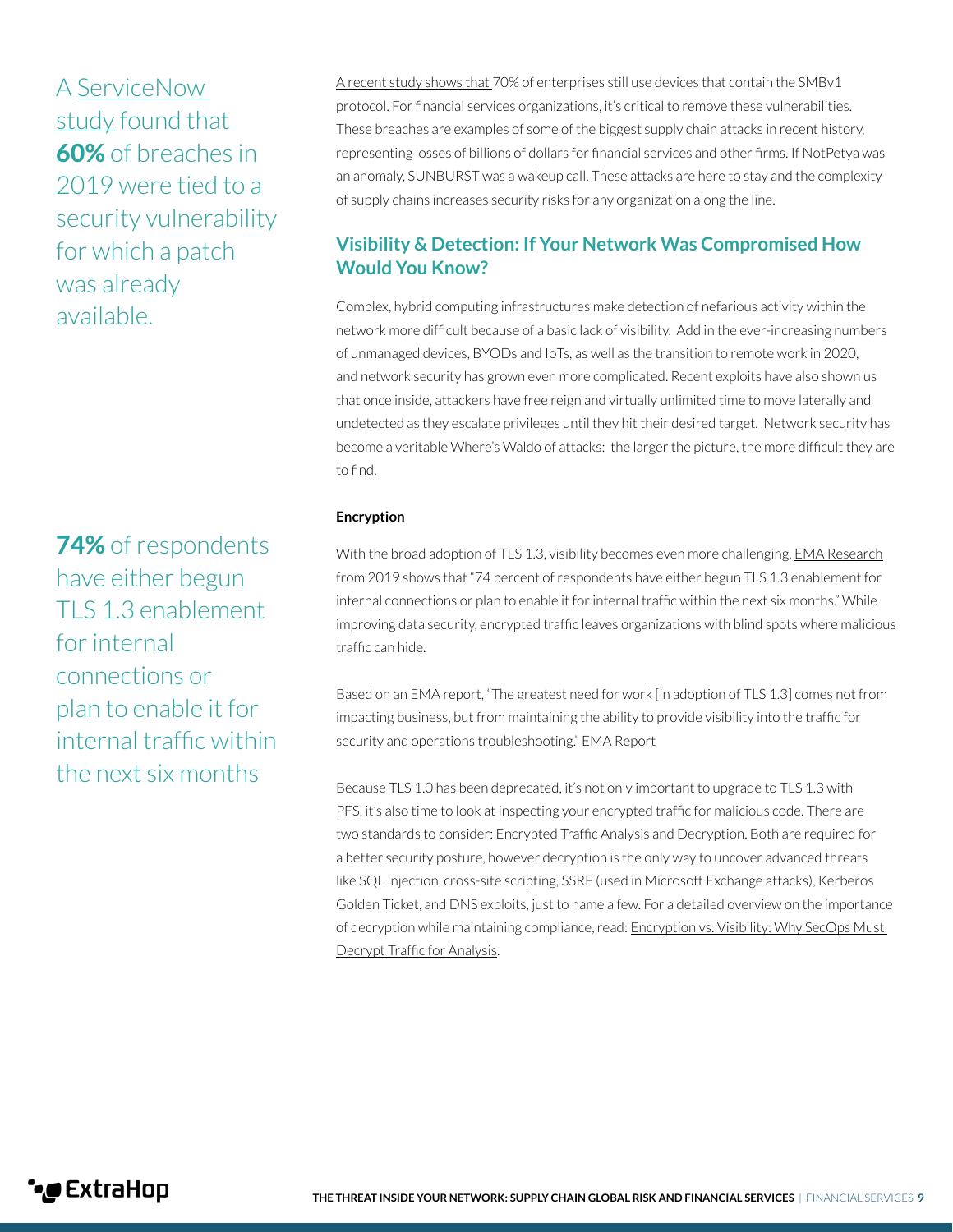#### **Internet of Things**

IoT has grown exponentially, especially in the financial sector. There are a broad range of  $10T$ devices that provide benefits and drive value—from banking apps on wearables, to beacons in bank branches that help track customer flow and traffic, to using scanners or personal mobile phones as authentication and identification devices.

The caveat is that IoT devices broaden the attack surface exponentially. They are most often insecure and often go unserviced (i.e., they are not patched or given software upgrades), providing potential entry points into the network. Once inside, IoT devices can provide a place to hide. [Their existence on the network changes the shape of incident detection and response](https://assets.extrahop.com/pdfs/analyst-reports/SANS-Report-Enterprise-IoT-Detection-and-Response.pdf).

Case in point is [Ripple20](https://www.extrahop.com/resources/papers/ripple20-security-advisory/), first recognized in 2019 and publicized in July 2020. The initial disclosure revealed nineteen different vulnerabilities (largely connected to TCP/IP Protocols) in connected devices manufactured by Treck. These vulnerabilities [left one in three](https://www.extrahop.com/resources/papers/ripple20-security-advisory/)  [environments exposed](https://www.extrahop.com/resources/papers/ripple20-security-advisory/). The affected TCP/IP protocol suite library is embedded in millions of IoT devices that are nearly impossible to trace. While an attack has yet to surface from these devices, the potential is immense.

## **TAKING THE ADVANTAGE AWAY FROM ATTACKERS**

Financial services firms are at the upper echelon of investments in information security controls, yet there are still gaps in coverage. As recent attacks have demonstrated, sophisticated attackers will find a way onto your network. Whether it's through third-partycontrolled connected devices, or the supply chain, a vulnerability anywhere along the chain can affect your network, even with rigorous vendor management and due diligence. The question organizations must ask is: How would we know if our network was compromised?

Strong initiatives like zero trust and practices like network segmentation aren't enough when trusted IT solutions leave partner organizations vulnerable. Traditional sources of security data, such as logs, and agent-dependent solutions (like endpoint detection and response [EDR]) still leave major blind spots within modern networks; some legacy protocols don't track activity at all and many devices can't support agents. Our ever-expanding interconnectivity is a wild card, able to be played at any moment, and used in unexpected ways.

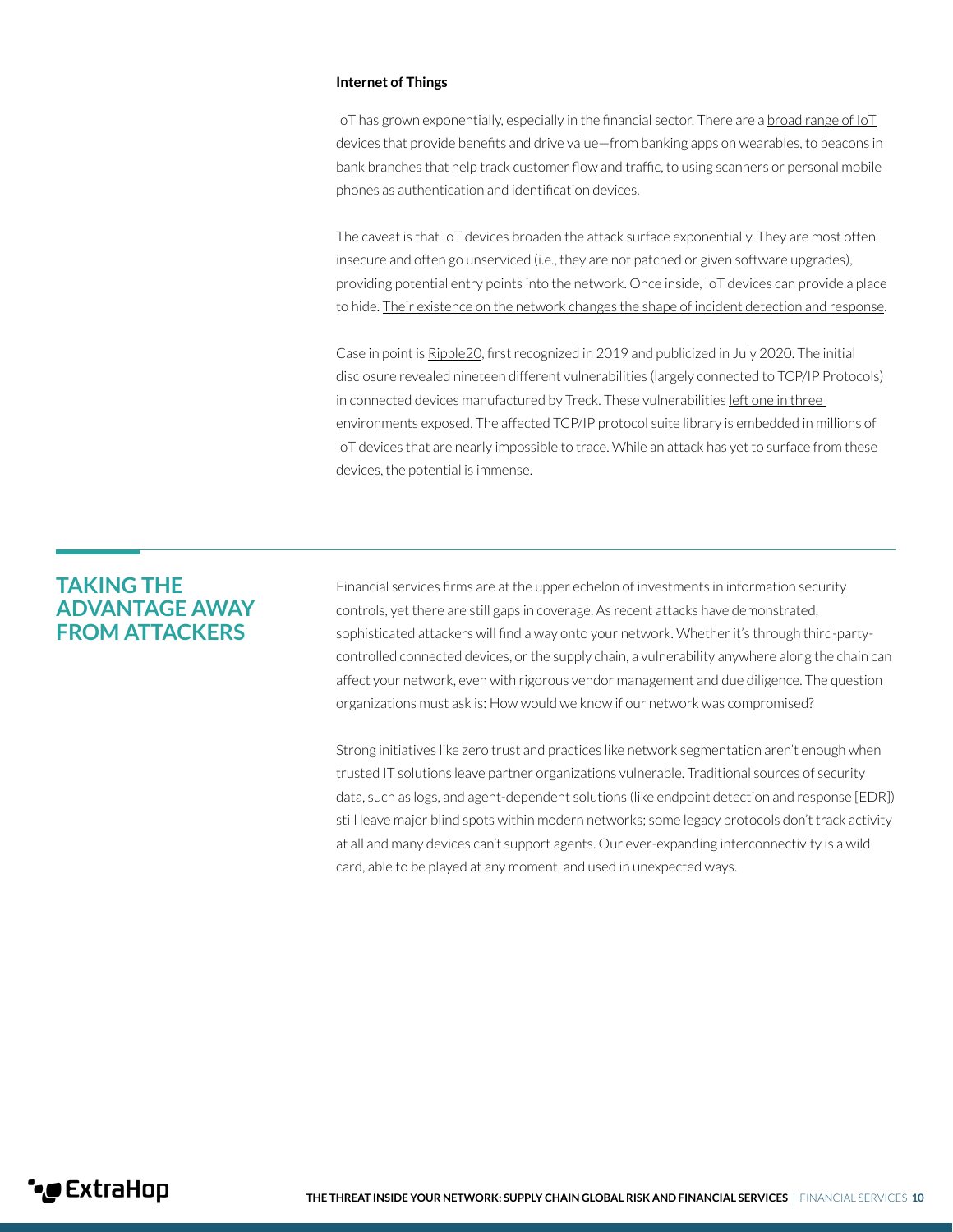### **Stopping Threats Inside the Network**

There are three core elements to consider that will empower financial security IT teams to stop threats once they are inside the network: visibility, real-time threat detection, and the ability to perform both proactive and retrospective investigations.

#### **Complete Visibility**

- Complete visibility starts with a real-time understanding of everything that is connecting to the network, including unmanaged and IoT devices. It's not just about the ability to understand that an asset exists, but to know what its intended function is and how it should behave on the network, including who/what it is allowed to talk to.
- Next is directional visibility, both the east-west traffic inside the organization, as well as the north-south traffic into and out of the organization.
- Encrypted traffic: The deprecation of TLS 1.0 and accelerated adoption of TLS 1.3 requires visibility inside the payload to understand if the traffic is safe.

#### **Real-Time Threat Detection**

- Machine learning offers the opportunity to understand normal behavior and detect unusual activity on a hybrid network.
- Detecting threats in real-time is not just about one event; you need the context and correlation of every related activity inside the network to identify and stop malicious behavior.

#### **Investigation & Response**

• Your analyst's time needs to be spent on the alerts that matter most, not chasing false positives. Having the right data, context for insights, and intuitive workflows can improve your investigations to stop advanced threats faster. Investigations into whether you have been impacted by a vulnerability and Threat Hunting require not only data in the present, but in the past as well.

#### **Better Together: NDR + EDR + SIEM**

Network detection and response (NDR) is uniquely suited to stop threats once an attacker is inside the network. Continuous monitoring detects intrusion as soon as possible, and is invisible to attackers. NDR can detect both known and unknown attacks, and presents a trusted source of truth—if the system says it happened, it happened. Using machine learning, NDR solutions learn the network and how it should behave, and respond when they recognize something out of the ordinary.

## **Compliance requirements for reporting a breach**

[FINRA](https://www.finra.org/rules-guidance/key-topics/cybersecurity): Immediately report to the FBI and FINRA Regulatory Controller [PCI-DSS](https://www.pcisecuritystandards.org/documents/Responding_to_a_Cardholder_Data_Breach.pdf): Engage a Payment Card Industry Forensic Investigator (PFI) for relevant cases

[GDPR](https://gdpr-info.eu/art-33-gdpr/): Inform relevant supervisory authority

[SEC/](https://www.sec.gov/rules/interp/2018/33-10459.pdf)SOX: Inform investors

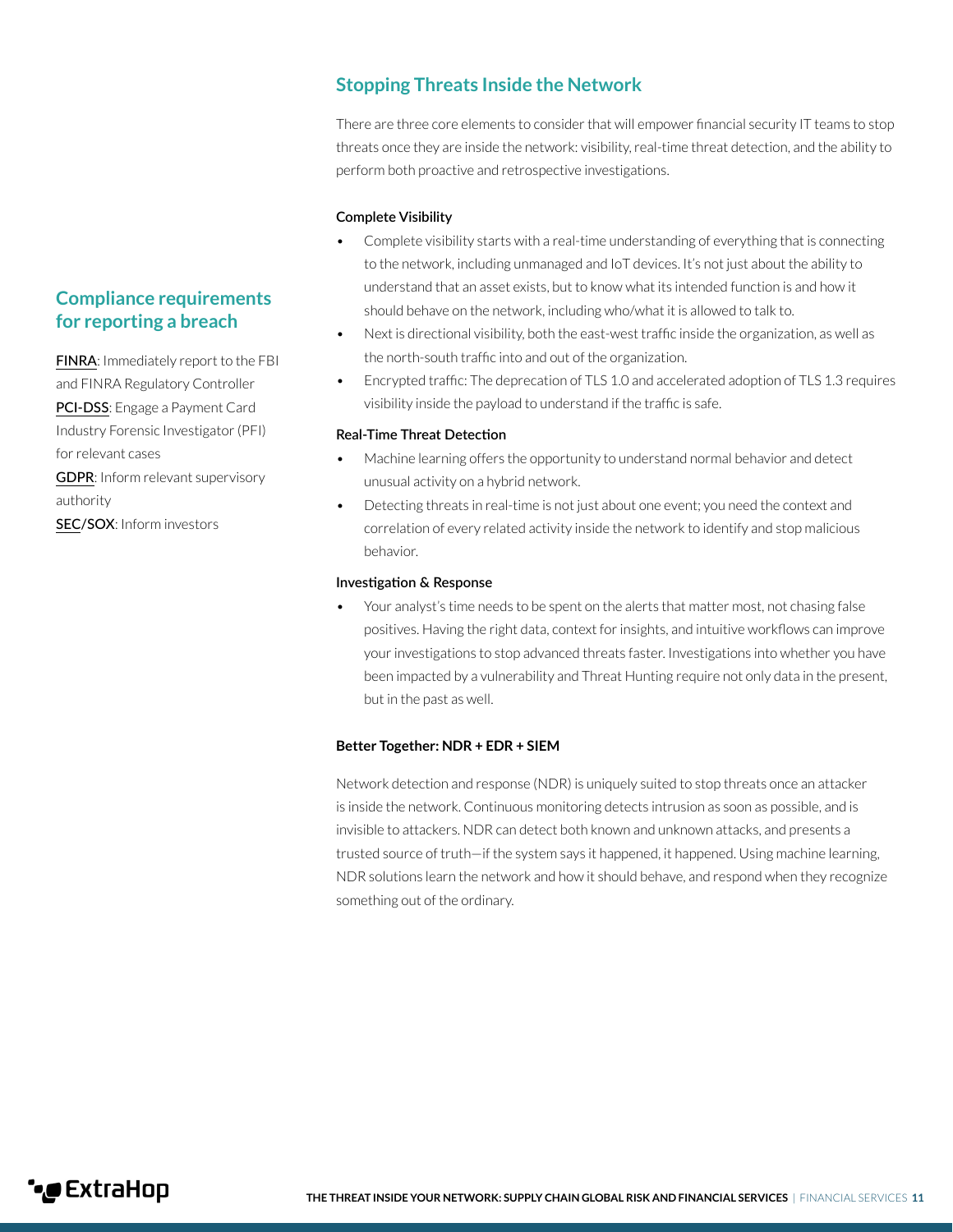

### **SOC Triad**

- EDR: Real-time endpoint monitoring is critical in identifying the first sign of an attack, but agents can be tampered with and complete coverage is rare.
- SIEM (security information and event management): Monitoring users and entities and logging activity provides intelligence. As you may know, however, logs can be voluminous and potentially turned off or deleted by attackers to cover their tracks.
- NDR: NDR fills in the gaps left by EDR and SIEM. By monitoring traffic inside the network for unusual behaviors, an NDR can detect, investigate, and respond to threats inside the network in real-time.

#### **NDR Solution: What To Look For**

The ideal NDR solution has the following characteristics:

- 1. Real-time, automated discovery and asset inventory
- 2. Automated investigation with 90-day lookback
- 3. Out-of-band decryption
- 4. Investigation outside of a detection
- 5. Turn Tier 1 analysts into threat hunters
- 6. Cloud-based machine learning
- 7. Peer group detection
- 8. Confident response orchestration
- 9. Supports [NIST cybersecurity framework](https://www.nist.gov/cyberframework)
- 10. Supports the [MITRE ATT&CK framework](https://attack.mitre.org/)